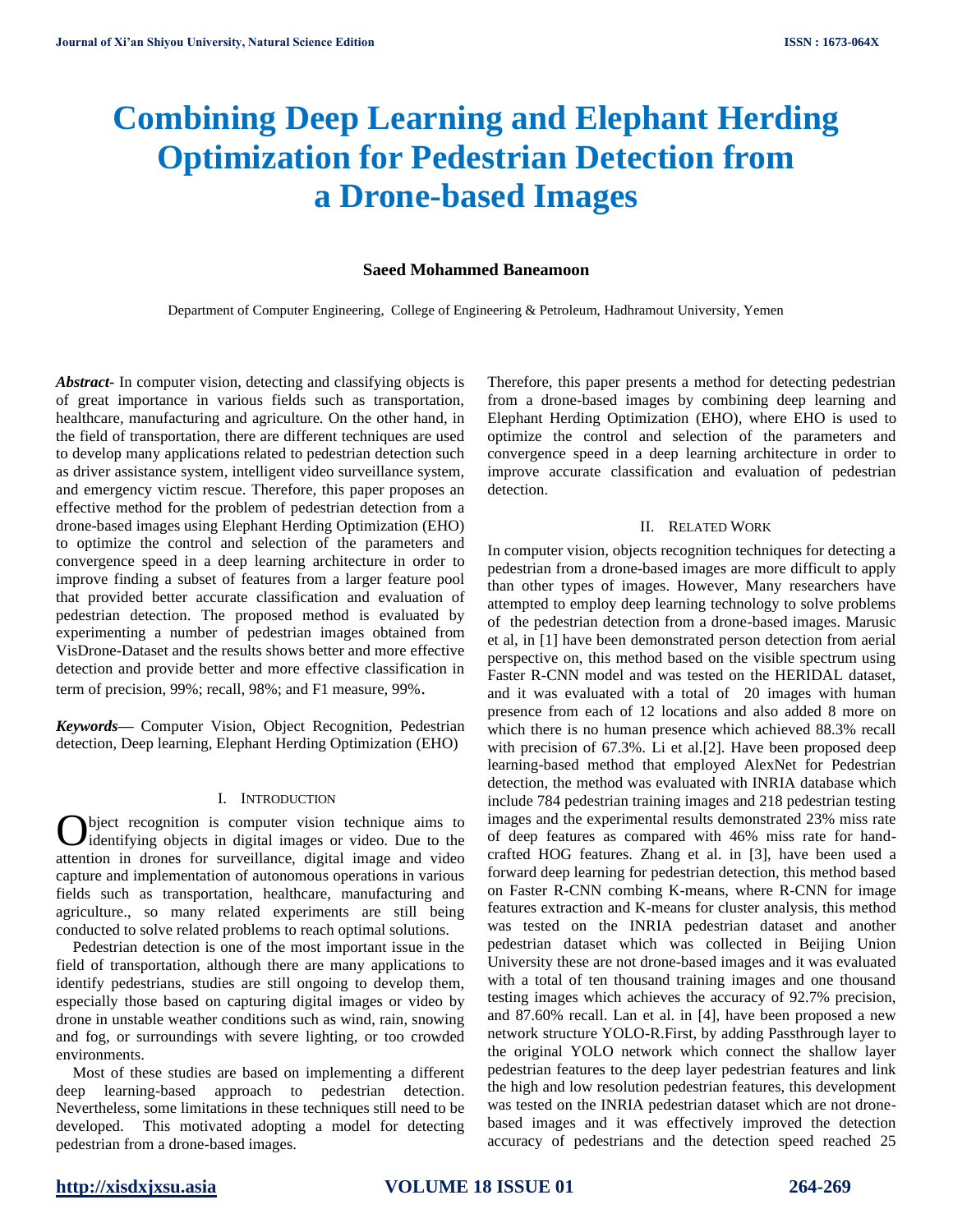frames per second. Yi Zhang et al. in [5], have been adopted a real-time pedestrian detection algorithm based on tiny-yolov3 to decrease loses part of the pedestrian detection accuracy in realtime, this improvement was tested on the VOC dataset to form the pedestrian dataset which are not drone-based images and the experimental results showed better accuracy as compared to the original tiny-yolov3 with 73.98% precision rate. Li et al. in [6] have been employed faster R-CNN for pedestrian detection from color or thermal images with illumination conditions, this was tested on KAIST dataset consists of 95,328 colorthermal image pairs recorded by a color and a thermal cameras mounted on the rooftop of a car at a equal frame rate of 20 fps, and the experimental results indicated the effectiveness of the proposed R-CNN. Jeon et al. in [7] have been integrated deep learning and combining a new type of local pattern with the RGB raw image with Triangular Patterns as input for pedestrian detection, this enhancement was trained and tested on the KITTI dataset and the experimental results reported effective in extracting more detailed and stable features from local regions. Burke et al. in [8] have been demonstrated that thermal infrared equipped drones have the potential to be used for search and rescue, and development of drones offer a significant advantage in reducing the risks associated with SAR, in decreasing time taken to find people in need of rescue, this pilot studied shown that in realworld search and rescue scenarios, humans were automatically detected using temperature and size thresholding method as well as thermal infrared data obtained via a drone. Bozié-S›tulié et al. in [9] have been proposed person detection in UAV aerial images for search and rescue tasks by reducing the search space through detection the salient segments in the image. this improvement was tested on the HERIDAL database the experimental results achieved a detection rate of 88.9% and a precision of 34.8%, which performed better effectiveness than the system currently used in [1]. Hung et al. in [10] have been developed a deep learning-based model for pedestrian detection from a dronebased images, in this model a Faster R-CNN was used to search for the present of a pedestrian inside the captured drone-based images, this enhancement was trained and tested on a total of 1500 images were captured by S30W drone at different places, with various weather conditions, and at daytime and night-time, and the experimental results reported 98% precision, 99% recall, and 98% F1 measure, very similar results reported also by conducted of Faster R-CNN with YOLO deep model on UAV123 publicly available dataset. Sama in [11] have been enhanced a deep learning-based model for the problem of pedestrian detection from a drone-based images, and it was evaluated with a total of 900 images were collected by S30W drone from different places, with various views and weather conditions, and at daytime and night-time, and results achieved a promising result with 96% precision, 97 % recall, and 96% F1 measure.

#### III. DEEP LEARNING ALGORITHMS

Deep learning is a class of machine learning methods that attempts to simulate the human brain behaviour and structure, it aims to enabling systems to cluster data and make predictions with high accuracy. It is based on a bio-inspired artificial neural network architecture which is essentially with three or more processing layers. In learning process a combination of data inputs, weights, and bias work together to accurately recognize, classify, and describe objects within the data. Before starting the deep learning process, the input data must be carefully selected in order to decrease the risk of overfitting during training data. For example, in image processing there are different types of input data such as a vector of pixel intensity values, a variety of edges, and regions of a certain shape [12].

The two major types of learning in deep learning are supervised learning and unsupervised learning. Supervised learning utilizes labeled datasets to categorize or make predictions; this requires some kind of human intervention to label input data correctly. In contrast, unsupervised learning doesn't require labeled datasets, and instead, it detects patterns in the data, clustering them by any distinguishing characteristics [12,13].

There are different deep learning architectures are used in computer vision field such as CNNs, auto-encoders and deep belief networks. According to the types of learning in deep learning, the CNNs is a type of Feed-Forward Neural Networks (FFNNs) use supervised learning, while other architectures are type of Feed-Backward Neural Networks (FBNNs) use unsupervised learning [13,14].

However, the deep learning architecture can be classified into three classifications are generative, discriminative, and hybrid architectures. In generative deep architectures, the high-order interconnection of the visible data is described in order to perform effective pattern analysis such as auto-encoders deep learning architecture. As for discriminative deep architectures the rear allocation of classes is described based on the visible data in order to perform pattern classification such as CNNs deep learning architecture. While hybrid deep architecture is a combination of generative and discriminative architectures, where the optimized outcomes of generative architecture help in the discrimination process. Such as the hybrid type of the deep belief network with the CNN deep learning architectures, on the other hand, a hybrid deep learning architecture is a technique that enhances analysis in image classification, segmentation and detection [12,15].

### IV. ELEPHANT HERDING OPTIMIZATION (EHO)

Elephant Herding Optimization (EHO) is one of the inspired algorithms that optimize solutions by emulating animal herding behaviors, Elephants live as socially structured creatures of females and calves as shown in Figure 1. The elephant population consists of some clans, and the elephant clan consists of a fixed number of elephants headed by the matriarch, where the females like to live with family members, while the male members tend to live elsewhere and gradually become independent from their families until they leave their family completely as shown in Figure 2. The EHO technique proposed by Wang et al. in 2015 [16] was developed based on a study of natural elephant herding behavior.



Figure1: Components of the elephant population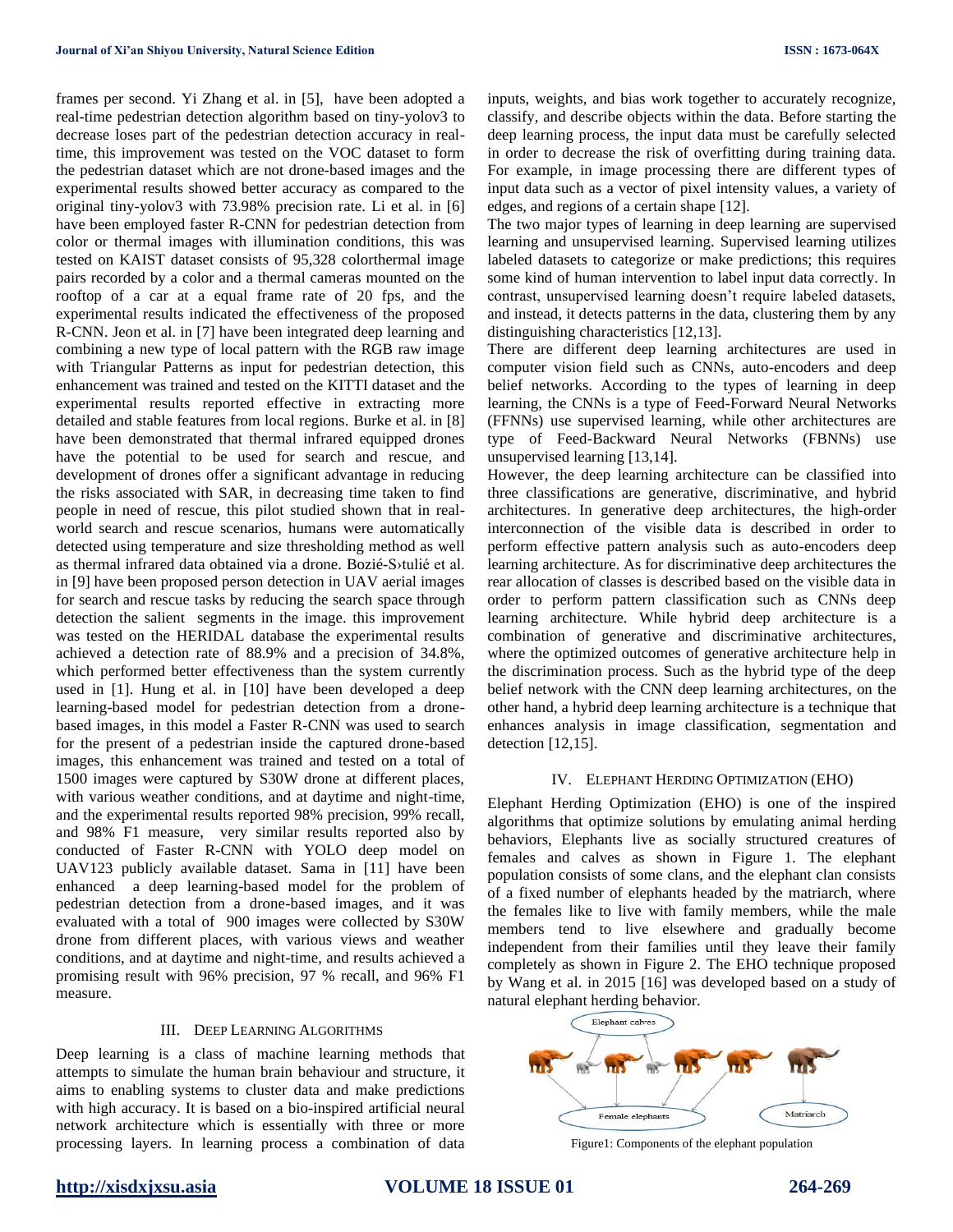

Figure2: Male elephant separation

Exploration and exploitation in EHO are achieved by the clan updating operator and the separating operator as follows:

#### *A. Clan-updating Operator*

Based on the living behavior of the elephants, each clan is led by the matriarch, therefore, the new status of each elephant *ci* is influenced by matriarch *ci*. The elephant *j* in clan *ci* can be calculated by Equation (1).

$$
x_{new, ci,j} = x_{ci,j} + a \times (x_{best, ci} - x_{ci,j}) \times r \tag{1}
$$

where  $x_{new, ci, j}$  and  $x_{ci, j}$  present the new and old position for

elephant *j* in clan *ci*, respectively.

 $x_{best, ci}$  is matriarch *ci* which represents the best elephant

in the clan.  $a \in [0,1]$  indicates a scale factor,  $r \in [0,1]$ . The best elephant can be calculated by Equation (2).

$$
x_{new, ci, j} = \beta \times x_{center, ci}
$$
 (2)

where  $\beta \in [0,1]$  represents a factor which determines the

influence of the  $x_{center,ci}$  on  $x_{new,ci, j}$ .

 $x_{new, ci, j}$  is the new individual.

 $x_{center, ci}$  is the center individual of clan *ci*. It can be calculated by Equation (3) for the *d*-th dimension.

$$
x_{center, ci,d} = \frac{1}{n_{ci}} \times \sum_{j=1}^{n_{ci}} x_{ci,j,d}
$$
 (3)

where  $1 \leq d \leq D$  and  $n_{ci}$  indicate the number of elephants in clan *ci*,

> $x_{ci,j,d}$  represent the *d*-th dimension of elephant individual  $x_{ci,j}$ .

## $x_{center, ci}$  is the center of clan *ci* and it can be updated by Equation (3).

#### *B. Separating Operator*

When solving optimization problems, a separating operator can be designed for the separating process by which male elephants leave their family group. The separating operator is implemented by the elephant with the worst fitness in each generation, as shown in Equation (4).

$$
x_{worst,ci} = x_{\min} + (x_{\max} - x_{\min} + 1) \times rand \tag{4}
$$

where  $x_{\text{max}}$  represents the upper bound of the individual

 $x_{\text{min}}$  indicates lower bound of the individual.

 $x_{worst, ci}$  indicates the worst individual in clan *ci*.

Rand [0, 1] is a stochastic distribution between 0 and 1.

According to the description of the clan-updating operator and separating operator, the mainframe of EHO is summarized. The corresponding flowchart is shown as follows.

The corresponding flowchart of the EHO algorithm can also be seen in Figure 3.



Figure3: Flowchart of the EHO algorithm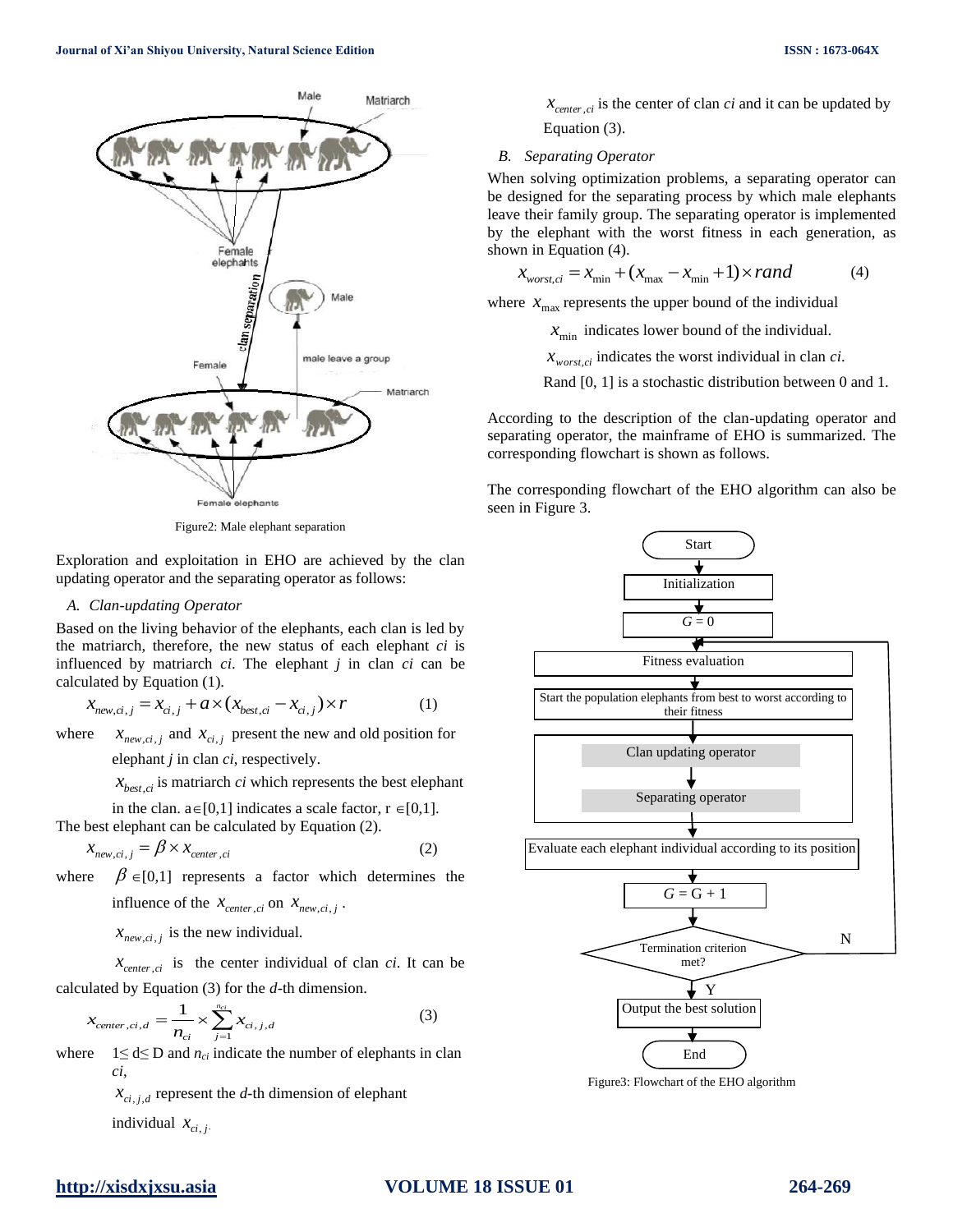Elephant herding optimization algorithm is outlined as follow:

|      | EHO Algorithm                                                                 |
|------|-------------------------------------------------------------------------------|
| (1)  | <b>Begin</b>                                                                  |
| (2)  | <b>Initialization.</b> Set the initialize iterations $G = 1$ ; initialize the |
|      | population P randomly; set maximum generation MaxGen.                         |
| (3)  | While stopping criterion is not met do                                        |
| (4)  | Sort the population according to fitness of individuals.                      |
| (5)  | <b>For</b> all clans ci do                                                    |
| (6)  | For elephant <i>j</i> in the clan ci <b>do</b> $\#$ <b>Updating Operator</b>  |
| (7)  | Generate $x_{new, c,i}$ and update $x_{c,i}$ by Equation                      |
| (I). |                                                                               |
| (8)  | If $x_{ci,i} = x_{best,ci}$ then                                              |
| (9)  | Generate $x_{new, ci,j}$ and update $x_{ci,j}$ by Equation (2).               |
| (10) | End if                                                                        |
| (11) | <b>End for</b>                                                                |
| (12) | End for                                                                       |
| (13) | <b>For</b> all clans ci <b>do</b><br>// Separating Operator                   |
| (14) | Replace the worst individual ci by Equation                                   |
| (4). |                                                                               |
| (15) | <b>End for</b>                                                                |
| (16) | Evaluate each elephant individual according to its                            |
|      | position.                                                                     |
| (17) | $T = T + I$                                                                   |
| (18) | <b>End while</b>                                                              |
| (19) | End.                                                                          |
|      |                                                                               |

#### V. PROPOSED METHOD

In computer vision, due to the important of enhancing detection and classification of pedestrian from a drone-based images, which are affected by changes in illuminations and weather conditions, therefore, to solve this problem, the present paper introduces an effective method for the problem of pedestrian detection from a drone-based images through combining deep learning and Elephant Herding Optimization (EHO), where EHO is used to optimize the control and selection of the parameters and convergence speed in a deep learning architecture in order to improve accurate classification and evaluation of pedestrian detection.

In the proposed method, a faster-RCNN has been considered as shown in Figure 4 consists of input layer, hidden layer, and output layer, where the hidden layer contains convolutional layers, Region Proposal Network (RPN) and Fully Connected (FC).





In CNNs stage, the CNN is initialized by a pre-trained model, where the images input of the input layer that are input of deep convolutional layers to extract deep image features (feature extraction). In the proposed method, Inception-v3 is used, it is a convolutional neural network that is 48 layers deep and the output is of this stage is a feature map for possible candidate foreground/background objects. furthermore, Anchor Boxes are the most important components of RPN, they are a set of predefined bounding and fixed-size boxes for the entire image, these boxes are defined in different sizes and different aspect ratios to capture different types of objects. On the other hand, to improve detection accuracy and ensure faster pedestrian detection, pedestrian features are enriched by using EHO to find the most suitable anchor boxes on pedestrian dataset, so that the more semantic information can be extracted. Moreover, RPN component takes all the anchor boxes as input and then is generating the objectness score for each candidate of target object locations, where a K predefined candidate boxes are generated from K anchor boxes at different scales and aspectratio, here K=9 due the chose 3 scale and 3 aspect-ratio, these 3 scales are  $128x$  128,  $256\times256$  and  $512\times512$  and the 3 aspectsratio are 1:1, 2:1 and 1:2, as the result RPN predicts a total of 9 boxes for each candidate location associated with a probability of foreground /background. The last stage in deep learning network is FC for classification and localization the target object inside the input image, where linear regressor is used for refining and finding exact location of the classified object and soft max classifier is used for the classification. Finally, precision rate, recall rate, and F1 score measures are calculated by Equation (5), Equation (6) and Equation (7) consequently to ensure the effectiveness of the proposed method.

$$
Precision = \frac{TruePosities}{TruePosities + FalsePsities}
$$
 (5)

where *Precision* represents the ratio of true pedestrian detections (*TruePositive*) to the total number of pedestrian that the classifier predicted (*TruePositive* and *FalsePositive*)

> *True Positive* represents the number of samples that successfully detected pedestrian as pedestrian *False Positive* represents the number of samples that wrongly detected pedestrian as pedestrian

$$
Recall = \frac{True Positives}{True Positives + False Negatives}
$$
 (6)

where *Recall* represents the ratio of true pedestrian detections (*TruePositive*) to the total number of pedestrian in the data set (*TruePositive* and *FalseNegative*) *FalseNegative* represents the number of samples that pedestrian is not detected as pedestrian

$$
F1Score = 2 * \frac{1}{\frac{1}{\text{Precision}} + \frac{1}{\text{Recall}}}
$$
(7)

where *F1 Score* represents the Harmonic Mean between precision and recall

On the other hand, the accuracy of target detection results is evaluated by calculating Overlap Coefficient (OC) by Equation (8) that indicates the ratio of pixels that belong to the target object (pedestrian) or background where the higher the value of OC, the better the detection performance.

$$
OC = \frac{A_T I A_D}{A_T Y A_D} \tag{8}
$$

where  $A_T$  and  $A_D$  represent the target bounding box of the ground truth and detected from the model respectively.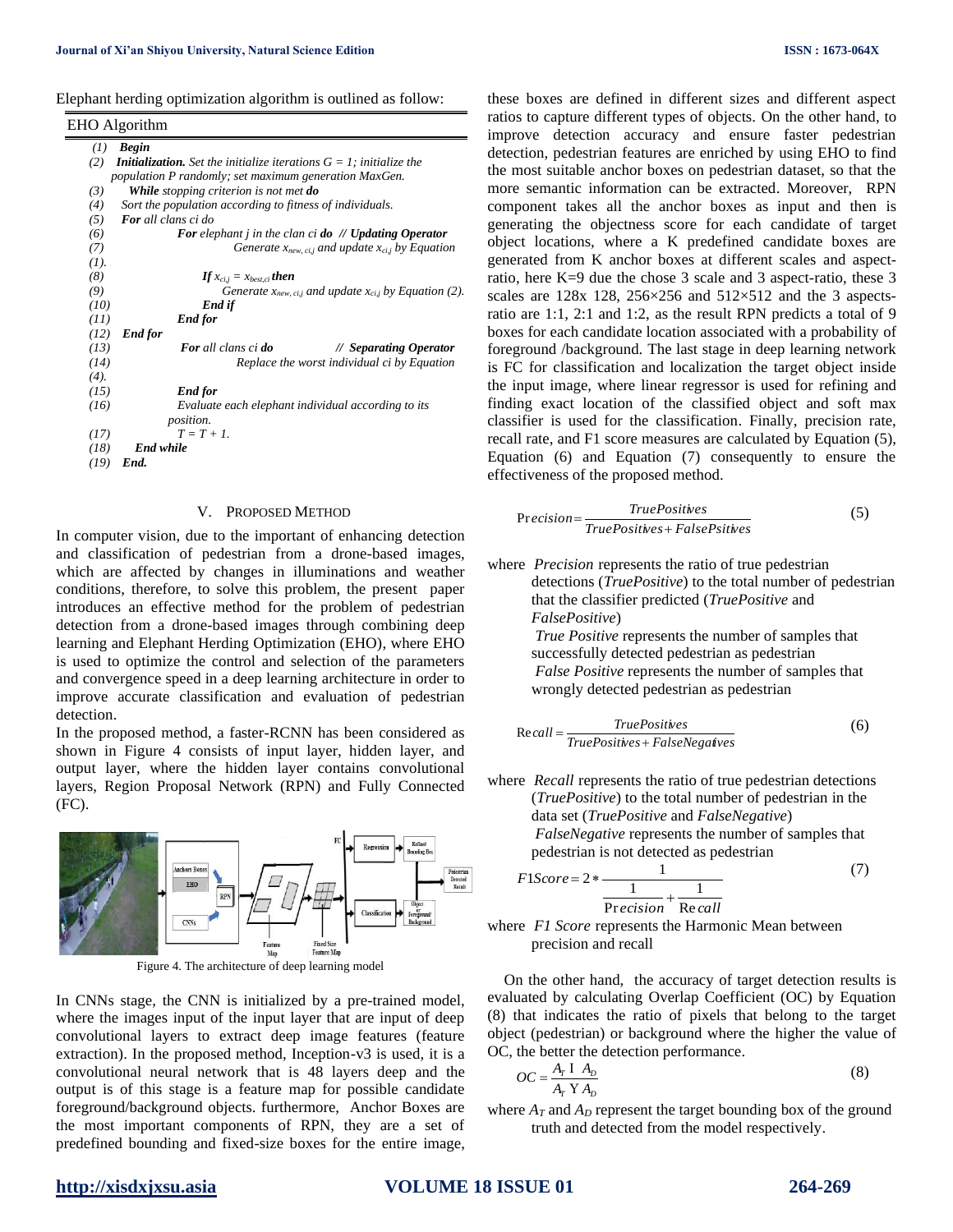#### VI. EXPERIMENTAL RESULTS

All experiments of the proposed method were preformed on the platform with Matlab 2018b on an Intel(R) Core(TM) i7 CPU 3.0 GHz, 8GB RAM, Windows 10 Professional OS system. The images are obtained from VisDrone-Dataset including 1500 images were split as 1000 training images for DCNN and 500 testing images set to assess its performances. In order to evaluate the proposed method, the results obtained by combining deep learning and EHO is compared with the results produced without EHO.

Parameters for the EHO algorithm were set by conducting preliminary computational experiments. The elephant population size was set to 100 and it was divided into 4 clans. Maximal number of the fitness function evaluation was set to 1400. The influence of the matriarch (parameter  $\alpha$ ) was set to 0.6, while parameter β controlling the influence of the clan's center was 0.1. Search range was [-100,100] and 10-dimensional problems were considered. Fitness function was calculated as the accuracy of 10-fold cross validation.

In the proposed method, Anchor boxes is integrated with EHO, where the modified dataset of each box acts as clan for EHO and is used to evaluate the fitness of each elephant. After the fitness have been calculated clan updating operator and separating operator are implemented. The best fit elephants act as clan for the next generation. Using the best fit elephants the fitness of clan is again evaluated and classification accuracy is calculated.

The results of TP rate versus FP rate with/without EHO has been recorded by reducing the threshold value by 0.1 where the heights set to 0.9 and it decrease iteratively to 0.1 as shown in Table 1, it is mentioned that without EHO at higher threshold value (0.5) only 13 wrongly detected pedestrian and 10 are not detected as pedestrian, while it is mentioned that at higher threshold value (0.9) only 2 wrongly detected pedestrian and 22 are not detected as pedestrian. On the other hand, it is mentioned that with EHO at higher threshold value (0.5) only 5 wrongly detected pedestrian and 3 are not detected as pedestrian, while it is mentioned that at higher threshold value (0.9) no wrongly detected pedestrian and 13 are not detected as pedestrian.

Table 1: Detection outcomes at each threshold value with and without EHO

| whipped Lite             |                  |                                |                                 |                                 |  |  |
|--------------------------|------------------|--------------------------------|---------------------------------|---------------------------------|--|--|
|                          | <b>Threshold</b> | <b>True</b><br><b>Positive</b> | <b>False</b><br><b>Positive</b> | <b>False</b><br><b>Negative</b> |  |  |
| Deep Learning            | 0.5              | 772                            | 13                              | 10                              |  |  |
| (Without EHO)            | 0.9              | 760                            |                                 | 22                              |  |  |
| Combining                | 0.5              | 782                            |                                 |                                 |  |  |
| Deep Learning<br>and EHO | 09               | 772                            |                                 | 13                              |  |  |

The results were achieved at threshold of 0.9 shown in Table 2 reported without EHO that precision of 99.74%, recall of 97.18%, and F1 score measures of 98.44, where decreasing the threshold value to 0.5, the precision rate decreases from 99.74% to 97.60% rate, while with EHO that precision of 100%, recall of 98.34 %, and F1 score measures of 99.16, where decreasing the threshold value to 0.5, the precision rate decreases from 100% to 99.37% rate.

| Table 2: Results of Precision, Recall and F1 Score with and |  |  |  |  |  |  |
|-------------------------------------------------------------|--|--|--|--|--|--|
| without EHO                                                 |  |  |  |  |  |  |

|                       | <b>Threshold</b> | <b>Precision</b> | Recall | F1           |
|-----------------------|------------------|------------------|--------|--------------|
|                       |                  | $\frac{6}{9}$    | $\%$   | <b>Score</b> |
| Deep Learning         | 0.5              | 97.60            | 98.72  | 98.17        |
| (Without EHO)         | 0.9              | 99.74            | 97.18  | 98.44        |
| <b>Combining Deep</b> | 0.5              | 99.37            | 99.62  | 99.49        |
| Learning and<br>EHO   | 0.9              | 100.00           | 98.34  | 99.16        |

Finally, the performances of the proposed method on the training and testing images with and without set are shown in Table 3 where shows the results of precession rate, recall rate, and F1 score are very close.

Table 3: Performances on Training / Testing images with and without EHO

|                               | <b>Training/Testing</b> | <b>Precision</b> | <b>Recall</b> | F1           |
|-------------------------------|-------------------------|------------------|---------------|--------------|
|                               | images                  | $\frac{0}{0}$    | $\frac{0}{0}$ | <b>Score</b> |
| Deep                          | <b>Testing Images</b>   | 97.60            | 98.72         | 98.17        |
| Learning<br>(Without)<br>EHO) | <b>Training Images</b>  | 98.06            | 95.68         | 98.11        |
| Combining                     | <b>Testing Images</b>   | 99.37            | 99.62         | 99.49        |
| Deep<br>Learning<br>and EHO   | <b>Training Images</b>  | 99.20            | 98.12         | 99.01        |

In this paper, precision, recall and F1 Score are used to indicate the performance of the proposed method. The comparative experiment was carried out with and without EHO. As is shown in Figure 5, the accuracy of precision, recall and F1 Score with EHO is significantly higher than that without EHO.



Figure 5. Comparison of the proposed method with and without combining of EHO

### VII. CONCLUSIONS

In this paper, elephant herding optimization algorithm is combined with deep learning to optimize the control and selection of the parameters and convergence speed for enhancing detection and classification of pedestrian from a drone-based images. In order to prove the good performance of the proposed method, it was tested on VisDrone-Dataset. Based on the experimental and computational results, it can be concluded that EHO in the proposed method has good characteristics as